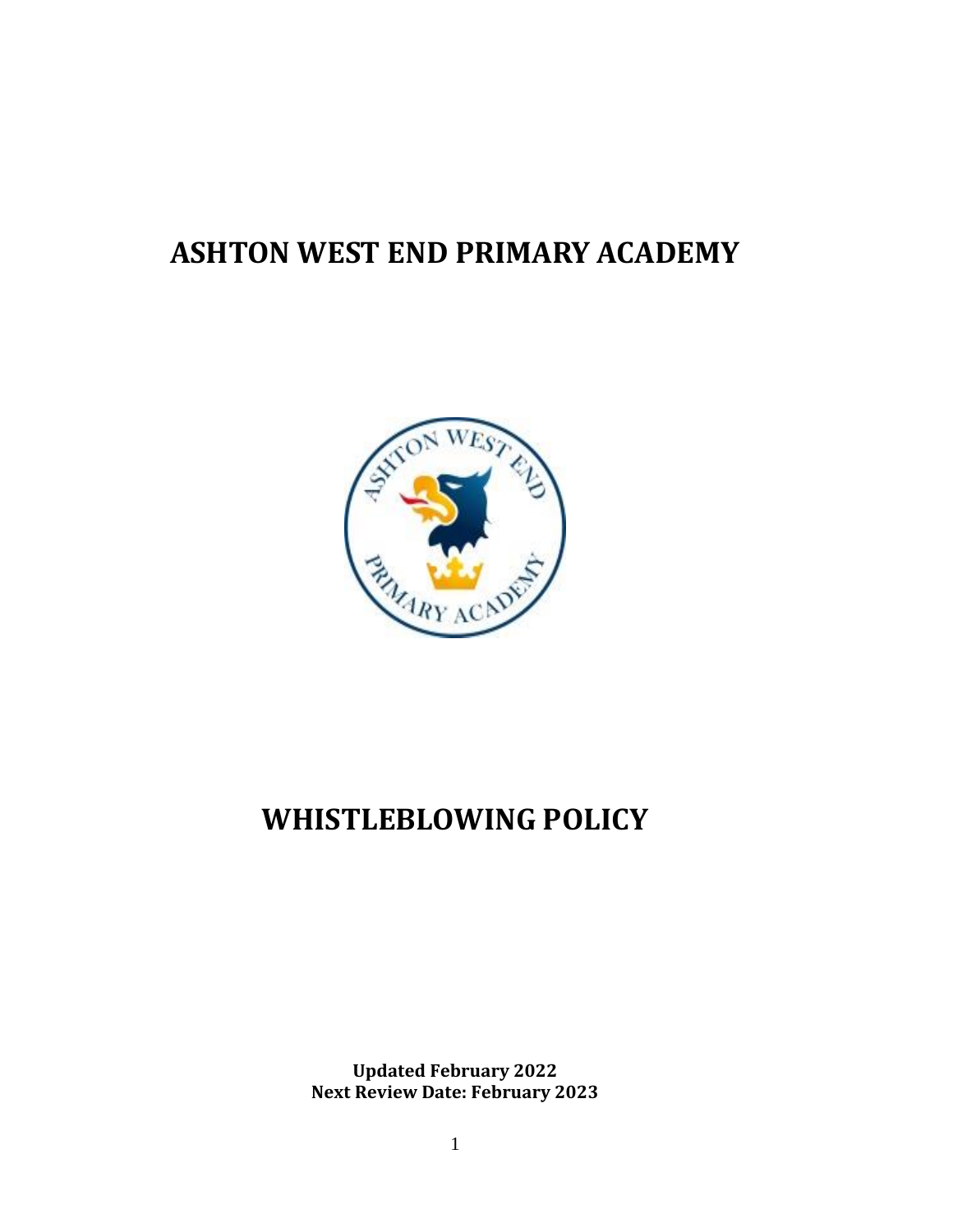# **ASHTON WEST END PRIMARY ACADEMY**

# **WHISTLEBLOWING POLICY**

# **1. Introduction**

The Governing Body of Ashton West End Primary Academy is committed to achieving the highest possible standards of service and the highest possible standards in public life within a culture of openness and accountability. Accordingly, this Governing Body encourages members of staff to use the procedure outlined in this protocol in order to raise concerns of internal malpractice, illegal acts or omissions without fear of harassment or victimisation.

The Governing Body is aware that, more often than not, it is members of staff who first become aware of areas of potential malpractice in relation to the way in which the Governing Body carries out its business. This Protocol sets out the way in which such concerns can, and should, be raised by members of staff without fear of reprisal.

# **2. The Aim of this Protocol**

This protocol aims to:

- provide an avenue for members of staff to raise concerns and receive feedback (where appropriate) on any action taken;
- allow members of staff to take matters further if they are dissatisfied with the Governing Body's response; and
- reassure members of staff that they will be protected from reprisals or victimisation for 'whistleblowing' in good faith.

# **3. The Objectives of this Protocol**

This Whistleblowing Protocol:

- demonstrates that AWE are committed to ensuring their affairs are carried out ethically, honestly, and to high standards;
- is good employment practice;
- shows that AWE has introduced a procedures to protect public safety and public money;
- will help develop a culture of openness, accountability and integrity;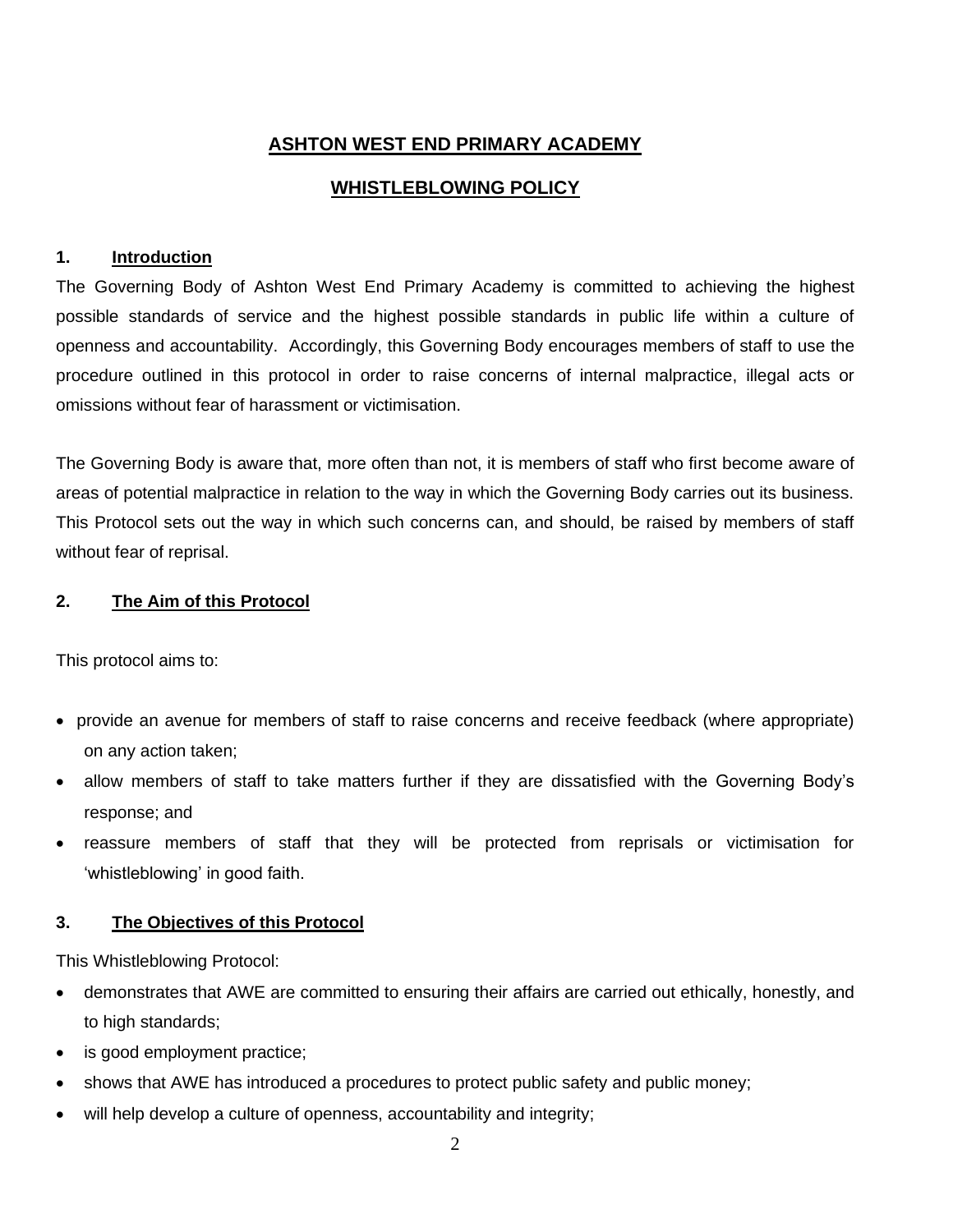- will encourage staff to raise matters internally, making wider disclosures less likely;
- will contribute to the efficient running of the academy and the delivery of services;
- will help curb corruption, fraud and mismanagement; and
- will help uphold the reputation of AWE and maintain public confidence.

The protocol applies to all employees in the academy (including agency staff) with a delegated budget.

# **4. The Scope of this Protocol**

The expression 'whistleblowing' is commonly used to describe circumstances where an employee makes a disclosure of a kind referred to within the Public Interest Disclosure Act 1998 ('the Act'). The Act was effected in order to afford protection to employees who report acts or omissions which could be described as falling within the following definitions:-

- i. a criminal offence;
- ii. breach of a legal obligation;
- iii. a miscarriage of justice;
- iv. a danger to the health and safety of any individual;
- v. damage to the environment; or
- vi. deliberately covering up of information tending to show any of the above five matters.

In the event that a member of staff has concerns that something of this nature has occurred at work then the member of staff should disclose all relevant information in accordance with the reporting mechanisms described later in this protocol.

The Governing Body has a range of policies and procedures, which deal with standards of behaviour at work; they cover Discipline, Grievance, Capability, Harassment and Recruitment and Selection. Members of staff are encouraged to use the provisions of these procedures when appropriate.

There may be times, however, when the matter needs to be handled in a different way. This Protocol is intended to cover concerns that fall outside the scope of other procedures for example:

- malpractice or ill treatment of a pupil by a member of staff;
- where a criminal offence has been committed, is being committed or is likely to be committed;
- suspected fraud;
- disregard for legislation, particularly in relation to health and safety at work;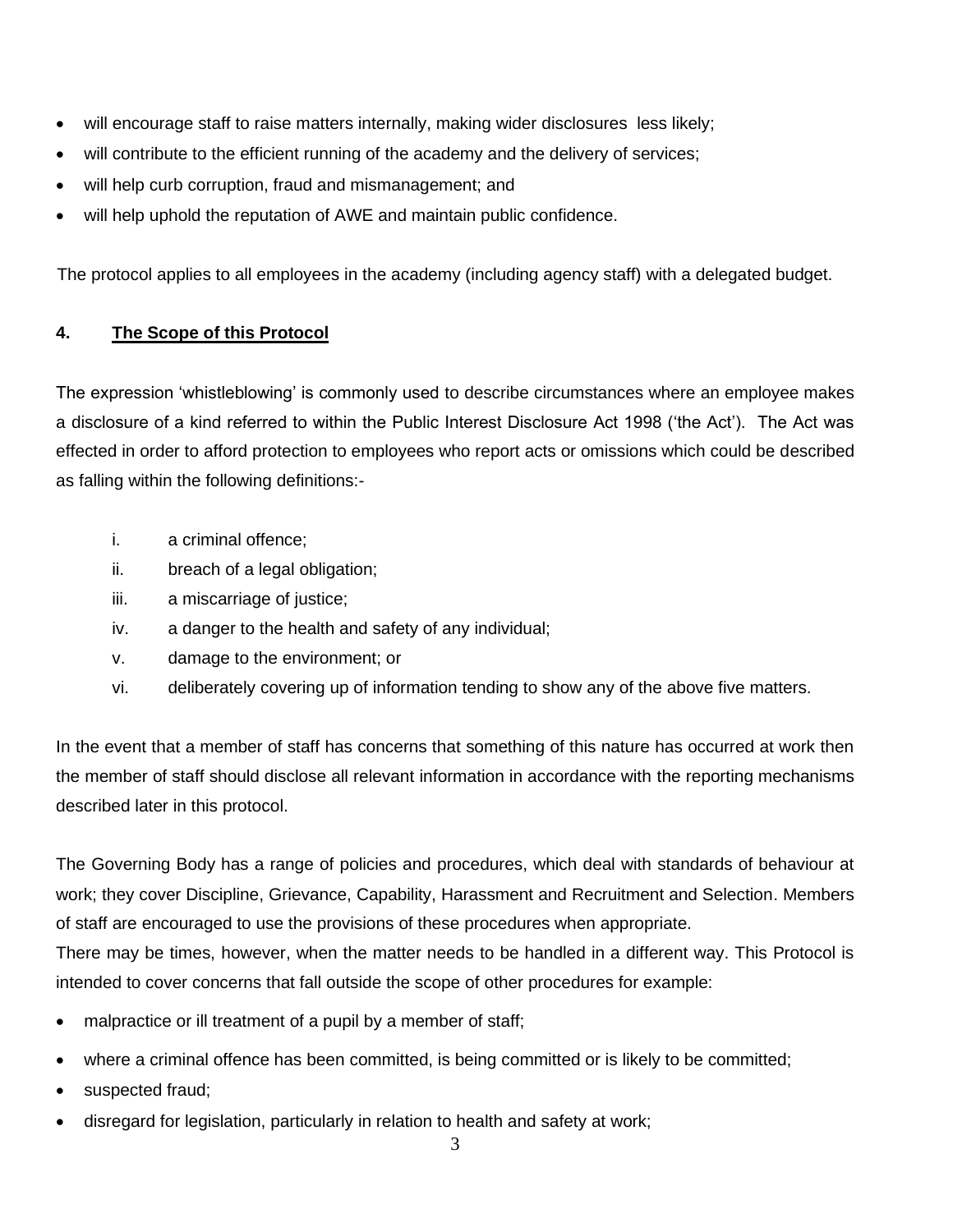- breach of standing financial instructions;
- showing improper conduct in matters related to appointment; or
- a breach of a Code of Conduct; and/or information on any of the above which has been, or is likely to be, concealed.

In the event that a member of staff has concerns that something of this nature has occurred at work then they should disclose all relevant information in accordance with the reporting mechanisms described later in this Protocol.

In making such disclosures the member of staff will only be afforded protection by the Act in the event that any such disclosure is made:-

- i. in good faith;
- $ii.$  if it is believed that the disclosure is substantially true;
- $iii.$  if the Whistleblower has not acted maliciously; and /or
- iv. if the disclosure is not for personal gain.

Provided that the disclosure is of a kind described above and, additionally, it is made properly in accordance with those matters referred to at (i) to (iv), then the member of staff will be legally protected from suffering any detriment in relation to their employment as a result of having made that disclosure.

# **5. Confidentiality**

The Governing Body will do its best to protect the identity of a member of staff who decides to make a disclosure in accordance with this protocol and you do not want their name to be revealed. However, if a consequent investigation is initiated, it may be necessary to reveal the source of the complaint, and the Whistleblower may be asked to provide a relevant statement.

# **6. Designated Officer**

The Governing Body should appoint a Designated Officer to be point of contact for concerns raised under the Whistleblowing Procedure. He/she should be a member of the Senior Management Team. The Designated Officer should be impartial and capable of taking an independent view on the concern raised.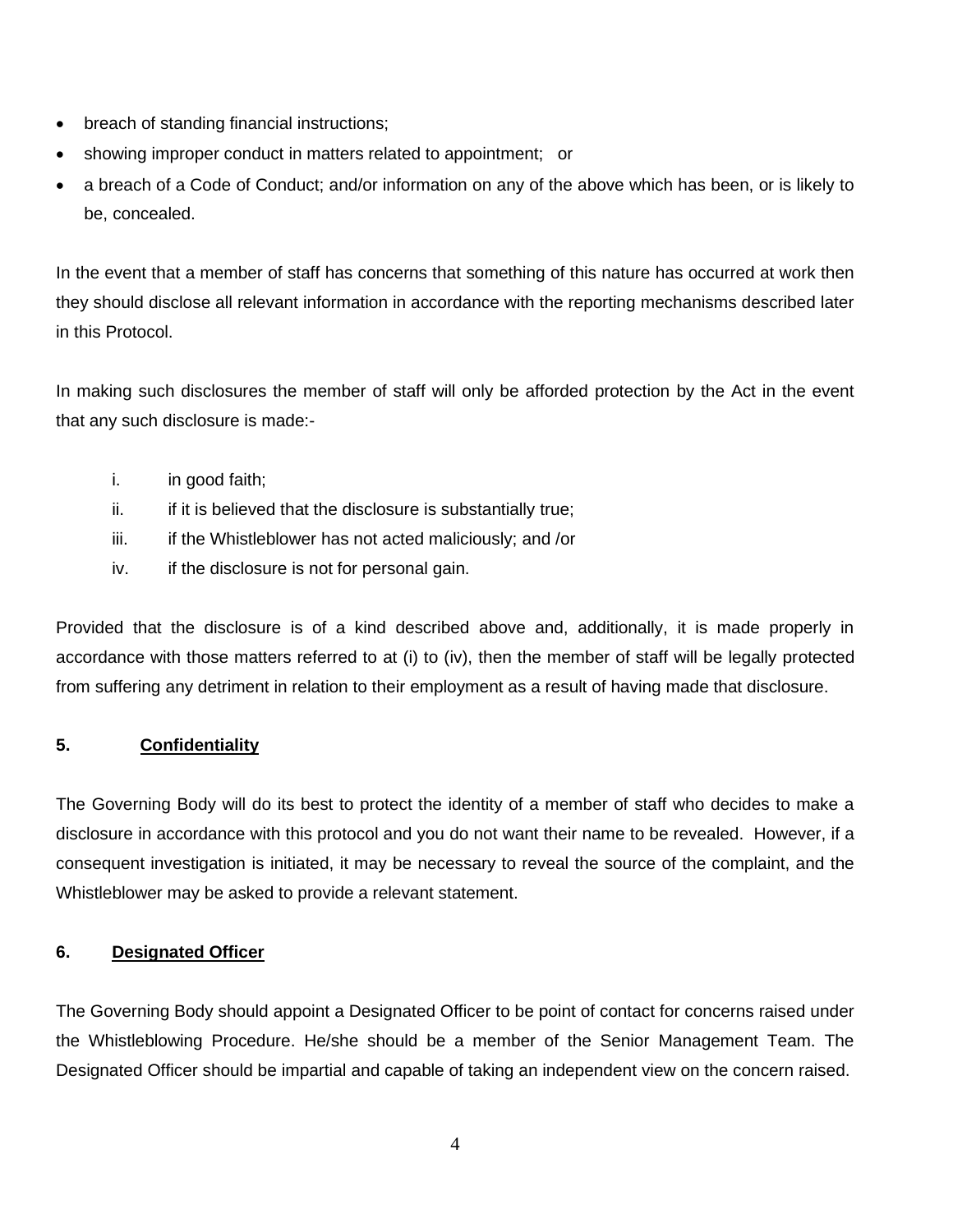# *Designated Officer: Miss K Pizuti Designated Teacher: Mrs L Green Designated Governor: Mrs E Mahmood (Parent Governor)*

#### **7. Anonymous Allegations**

The Governing Body encourages those making a disclosure to put their name to their allegation. Concerns expressed anonymously are much less powerful but they may be considered at the discretion of the Designated Officer. In exercising the discretion, the factors to be taken into account may include:

- the seriousness of the issues raised;
- the credibility of the concern; and
- the likelihood of confirming the allegation from attributable sources.

Allegations which do not appear to be motivated by personal animosity and which, if true, would have serious implications for the Governing Body, are more likely to be considered, despite the fact that they have been made anonymously.

#### **8. Untrue Allegations**

If a member of staff makes an allegation, which is made in good faith, but is not confirmed by the investigation, no action shall be taken against the Whistleblower. If, however, the allegation is considered to have been made either maliciously or vexatiously then disciplinary action may be taken.

#### **9. How to Raise a Concern**

#### **9.1 First Step**

A member of staff with a concern should usually raise these with his/her immediate line manager first. The manager would then refer the matter to the Designated Officer.

If the line manager is involved the member of staff should raise the concerns with the Designated Officer. If the Designated Officer is involved the line manager should raise the concerns with the headteacher. If the headteacher is involved the Designated Officer should raise the concerns with the Chair of Governors.

5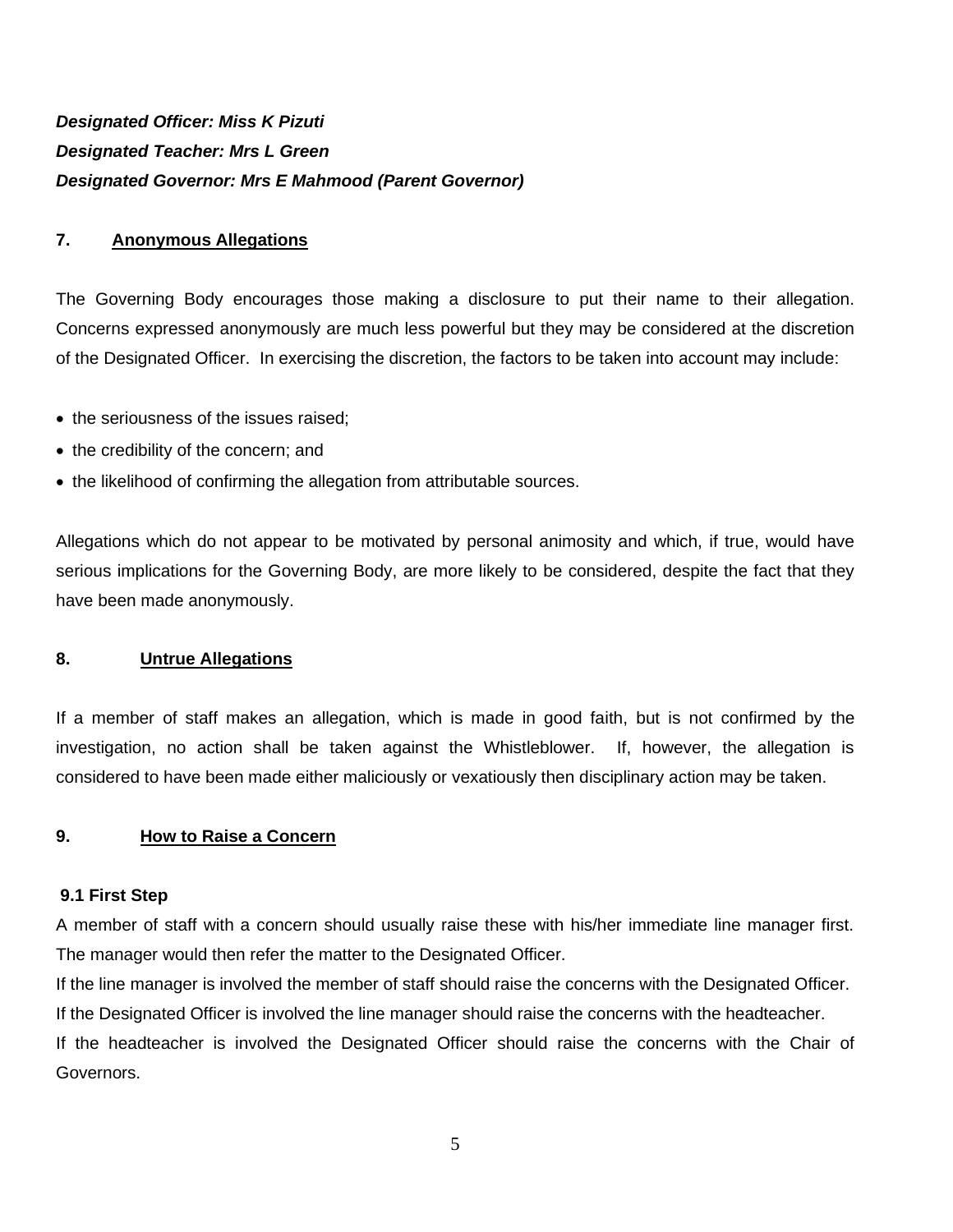If the Chair of Governors is involved the Designated Officer should raise the concerns with the Director of Services for Children & Young People or, in the case of Voluntary Aided Schools, with the Diocesan Education Officer.

#### **9.2 Confirmation of concerns**

Concerns should be confirmed in writing setting out the background and history of the concern, giving names, dates and places where possible, and the reason for concern.

Members of staff who do not initially feel able to put their concerns in writing should meet the Designated Officer.

Advice and guidance on how matters of concern may be pursued can be obtained from Children's Services Human Resources or from trade unions or professional associations who may to raise a matter on behalf of the member of staff.

Trade union or professional association representatives will themselves have the protection given to complainants under the procedure, provided that they act in accordance with the procedure with regard to the information so disclosed.

# **9.3 The Governing Body's Initial Response**

The Designated Officer or line manager, if requested, will arrange an initial interview. At this stage, the Whistleblower will be reassured that he/she will be protected from possible victimisation, and will be asked if he/she wants to make a written or verbal statement. In either case, the Designated Officer or line manager will then write a brief summary of the interview, which will be agreed by both parties.

As far as possible, the confidentiality of the Whistleblower will be protected, however this cannot be guaranteed.

The Designated Officer or line manager will report to the headteacher (or Chair of Governors), who may set up any further necessary investigations. This may include an external investigation.

# **The Investigation**

In order to protect individuals and the Governing Body, initial enquiries will be made to decide whether an investigation is appropriate and, if so, what form it should take. Concerns or allegations which fall within the scope of specific procedures (for example, child protection or discrimination issues) will normally be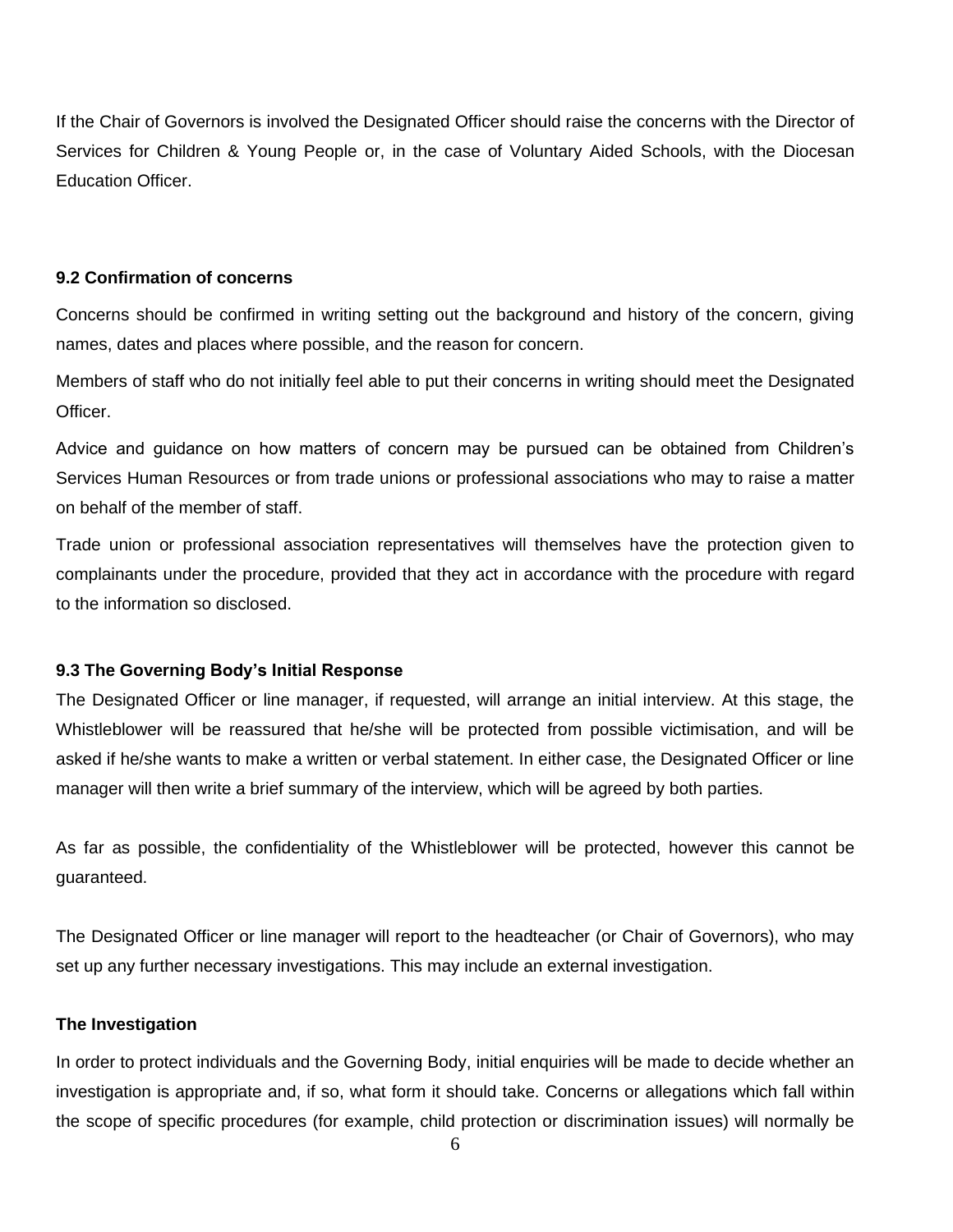referred for consideration under those procedures. It may be necessary for an investigation to take place in strict confidence (with the employee under investigation not being informed until necessary). If it is necessary to suspend a member of staff while the investigation takes place the procedure in the Disciplinary Policy will be used. Some concerns may be resolved by agreed action without the need for investigation, others may have to be referred to the Police, an external audit or form the subject of an independent inquiry.

The Governing Body recognises the contribution that trade unions can make to any Inquiry and agrees to consult, where appropriate, with the recognised trade union/s about the issues, such as the scope of any inquiry and the implementation of the recommendations of the inquiry

The Designated Officer will endeavour to:

- confirm receipt in writing (within five working days) of a concern being received, acknowledging that the concern has been received; and
- write (within ten working days) indicating how he/she proposes to deal with the matter, where possible giving an estimate of how long it will take to provide a response, detailing whether any initial enquiries have been made, and whether further investigations will take place, and if not, why not.

The matters raised may:-

- be disposed of without further action;
- be investigated internally;
- be referred to the Police;
- be referred to an External Auditor; and/or
- form the subject of an independent inquiry,

in order to protect individuals and the Governing Body, initial enquiries will be made to decide whether an investigation is appropriate and, if so, what form it should take.

#### **10. How The Governing Body Will Respond**

Following the Investigation the Designated Officer will (subject to legal constraints) inform both the headteacher (or Chair of Governors) and the Whistleblower of the result of the investigation. (This will not include details of any disciplinary action, which will remain confidential to the individual concerned).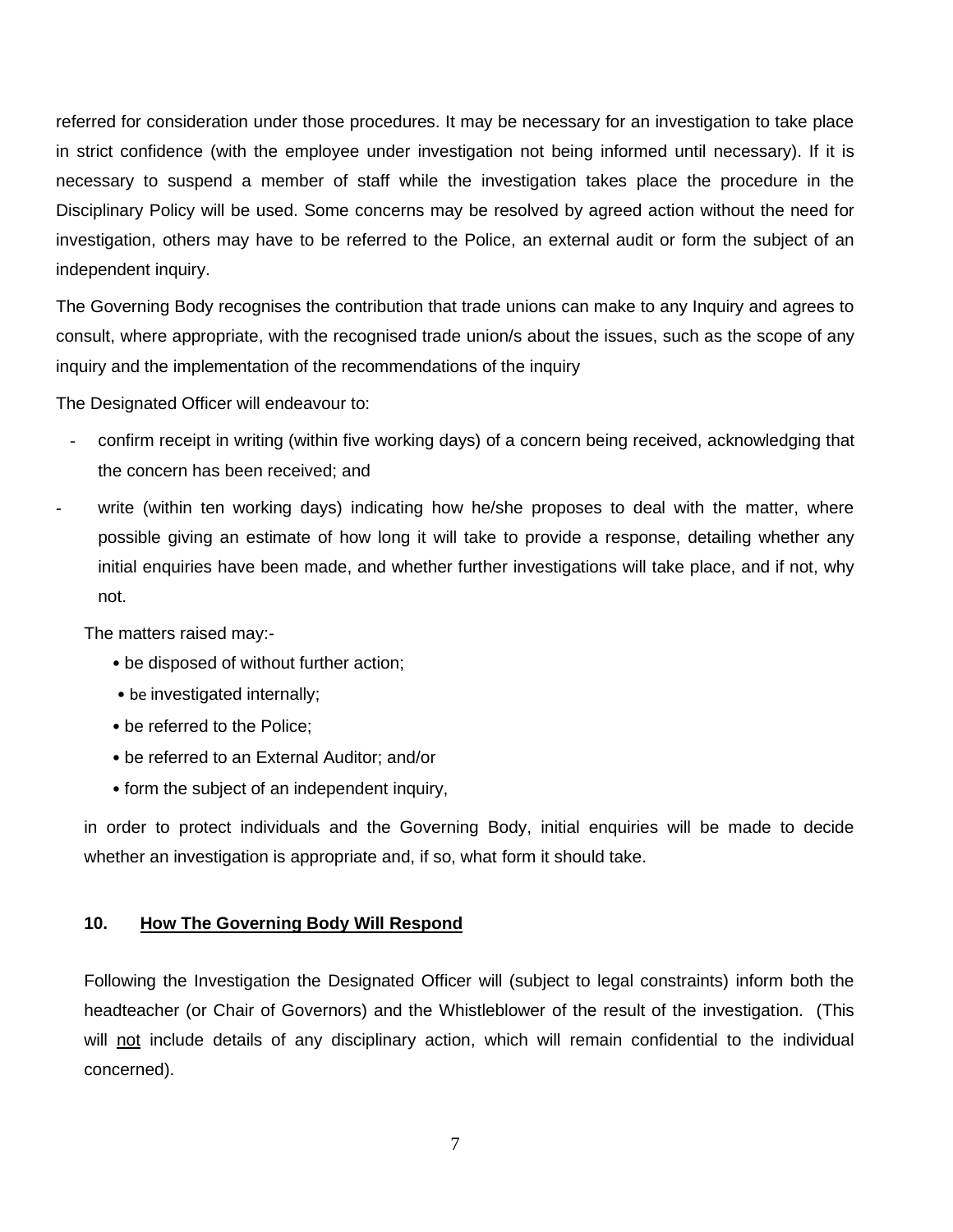If the investigation shows there is a case to be answered, the Disciplinary or Capability Procedure may be used.

If there is no case to answer, the Designated Officer or line manager will inform the headteacher (or Chair of Governors) of this fact.

Disciplinary action will be taken against the Whistleblower where a false allegation is made maliciously.

# **11 Records**

A note of the concern raised, how it was resolved and copies of any records associated with the investigation will be stored confidentially for at least 12 months following resolution.

# **12. Further Recourse**

This protocol is intended to provide members of staff with a way in which to raise concerns within the Governing Body If the Whistleblower is not satisfied with the outcome of the investigation, the Whistleblower may make a disclosure to a prescribed person, such as the Health and Safety Executive, Audit Commission, the Environmental Agency, OFTEL, OFFER, OFWAT, OFGAS, Rail Regulator, FSA, Serious Fraud Agency, Inland Revenue, Customs and Excise, DTI, Office of Fair Trading, Trade Union Certification Officer, Charity Commissioners, Data Protection Registrar the local Council or Public Concern at Work, notwithstanding the result of the investigation.

If the Whistleblower chooses to take the matter outside the school, the Whistleblower will need to ensure that he/she will not disclose confidential information; in this regard the Whistleblower should first check with the Designated Officer.

# **13. Responsible Officer**

The Designated Officer has overall responsibility for the maintenance and operation of this protocol. The Designated Officer will maintain a record of concerns raised, and the outcomes (in a way which does not endanger confidentiality), and shall report as necessary to the Governing Body.

# **14. The Law**

This policy and procedure has been written to take account of the Public Interest Disclosure Act 1998, which protects workers making disclosures about certain matters of concern, where those disclosures are made in accordance with the Act's provisions. The Act is incorporated into the Employment

8